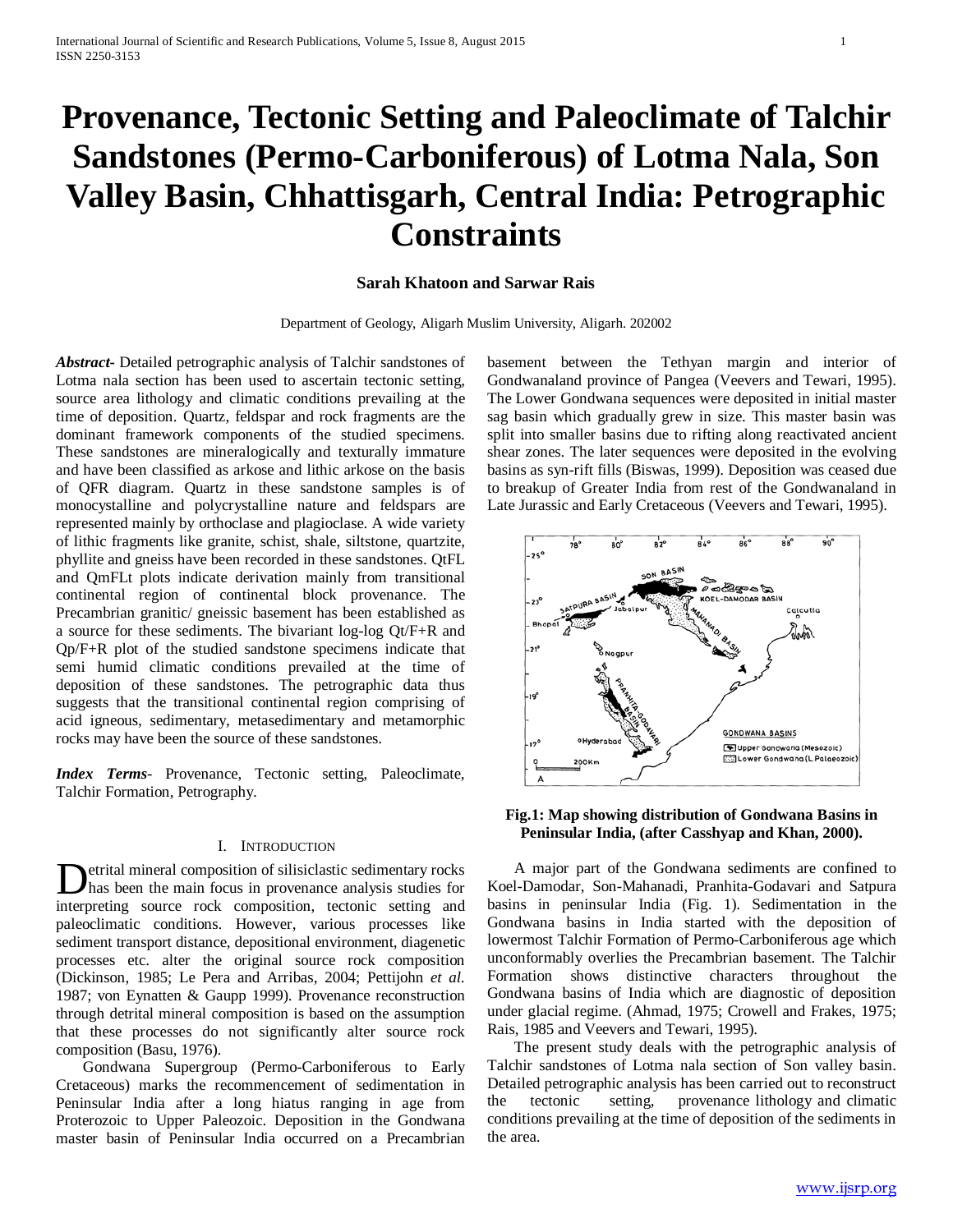## II. GEOLOGY

 The present study area forms a part of Son valley basin which is a sub- basin of funnel shaped north-west south-east oriented Son-Mahanadi valley master basin. Rocks of Talchir Formation are well exposed on the northern slope of Mainpat ridge along Lotma nala, a small tributary of Gungutta river, close to village Darima (22°59'N : 83°11'E) in district Sarguja, Chhattisgarh, India (Fig.2). Rais, (1985) surveyed this Talchir section and proposed a stratigraphic succession (Fig.3).

 Total thickness of Talchir sediments in this section is about 97 metres. Talchir Formation starts with basal massive and unstratified tillite unconformably overlying Precambrian granite. Beside this tillite facies, there are three other tillites found exposed at different stratigraphic levels in the sequence. Sandstones, khaki shale (needle shale) and siltstone (varves?) with frequent dropstones are found sandwiched between these tillites (Fig.4).

 The Son basin shows half graben geometry where the southern margin is faulted and northern margin is depositional in nature (Tewari, 2009). This basin is delimited by Deccan trap in the west, Proterozoic Chhattishgarh group of rocks in the southwest, Precambrian basement rocks in the southeast and east and Palaeoproterozoic Mahakosal metavolcanics in the north (Singh et al., 2013). The Gondwana outcrops in this part of the basin are represented by isolated outliers. This may be due to post depositional faulting and subsequent peneplanation.



**Figure 2: Map showing location of study area with rail and road access**

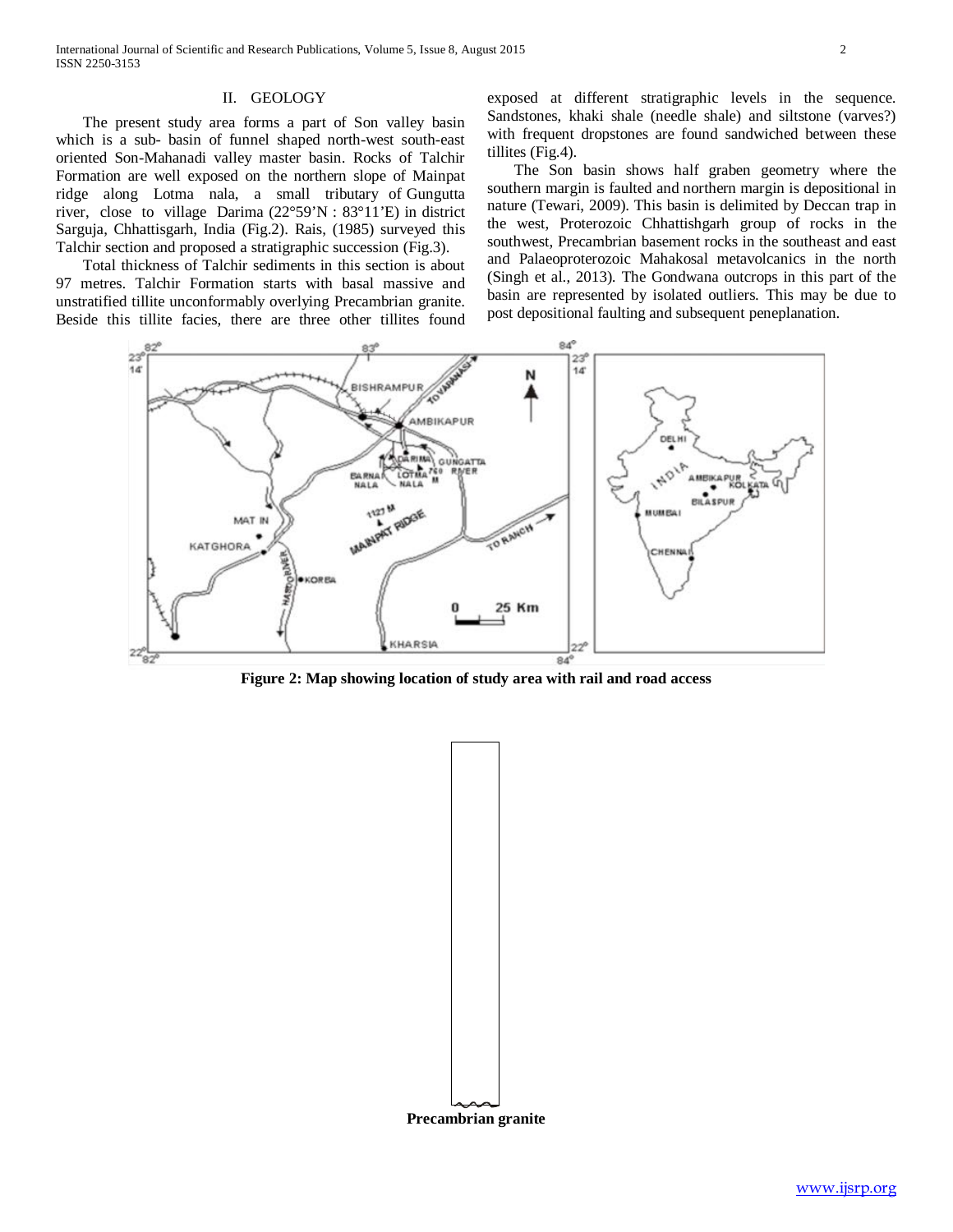| Shale showing cross and graded bedding, occasional sandy lenses, rare occurrences of dropstones                                                            | $14 \text{ m}$  |
|------------------------------------------------------------------------------------------------------------------------------------------------------------|-----------------|
| Coarse to fine grained pebbly sandstone, graded and poorly developed cross bedding, dropstones,<br>few calcareous lenses                                   | 10 <sub>m</sub> |
| Tillite, generally massive, traces of stratification at some levels                                                                                        | 5 m             |
| Intensely folded thinly bedded shale and sandstone with lenticular calcareous lenses                                                                       | $21 \text{ m}$  |
| Tillite, clayey to sandy matrix                                                                                                                            | 8 m             |
| Shale and medium grained sandstone with cross and graded bedding, few poorly developed<br>ball and pillow structures, occasional occurrences of dropstones | 20 <sub>m</sub> |
| Tillite, generally massive, poorly sorted matrix                                                                                                           | 6 m             |
| Alternating medium grained sandstone and shale with randomly rafted clasts of varying size                                                                 | 5 <sub>m</sub>  |
| Basal massive tillite, occasional sandstone and shale lenses                                                                                               | 8 m             |

## **Figure 3: Vertical profile of Talchir sandstones, Lotma nala, (after Rais, 1985). (Not to scale)**



**Figure 4: Lithostratigraphic map of study area, (after Rais, 1985).**

### III. METHODOLOGY

 25 sandstone samples were collected from Talchir Formation exposed along Lotma nala section. From these rock samples, 17 representative fresh sandstone samples, covering entire study area in space and time, were subjected to petrographic analysis. Framework grains in thin sections were counted using GazziDickinson method to minimize the effect of grain size on composition (Dickinson, 1970; Ingersoll et al., 1984). The altered grains were recognized and counted as original grains. More than 300 points in each thin section were counted depending on grain size. The grid spacing was adjusted based on grain sizes in these thin sections to avoid grains being counted more than once. Framework parameters following Dickinson (1985) and Suttner and Dutta (1986) are adopted in the present study and presented in Table 1.The modal analysis data was recalculated (Table 2) and used for sandstone classification as per scheme of Folk (1980) and ternary diagrams of Dickinson (1985) for provenance and tectonic setting analysis.

#### IV. PETROGRAPHIC ANALYSIS

 These Talchir sandstone samples are coarse to medium grained and poorly to moderately well sorted (Folk, 1968; Longiaru, 1987). These sandstones have subangular to rounded grains (Powers 1953). Quartz, feldspar and rock fragments are the dominant framework components with minor amount of micas and heavy minerals. Quartz is the most abundant constituent in these sandstones ranging from 39.3%- 57%. Monocrystalline quartz grains (30.3%-56.6%) are medium in size [Plate 1(a)] and are much more abundant than polycrystalline quartz (0-11.8%). Some monocrystalline quartz grains show undulatory extinction. Feldspar (12.1%-32.9%) is the second most abundant constituent of these sandstone samples with plagioclase ranging from 2.3% to 17.1% [Plate 1(a)], orthoclase 2.5% to  $18.8\%$  [Plate 1(c)] and microcline 0 to  $12.6\%$  [Plate 1(f)]. Feldspar grains are mostly fresh with a few coarser grains exhibiting alteration along cleavage planes. Perthitic intergrowths are common [Plate 1(d)]. A few myrmekitic intergrowths have also been observed in these thin sections. Lithic particles (2%-15.3%) showing a wide variety in composition such as granite, schist, shale, siltstone, quartzite,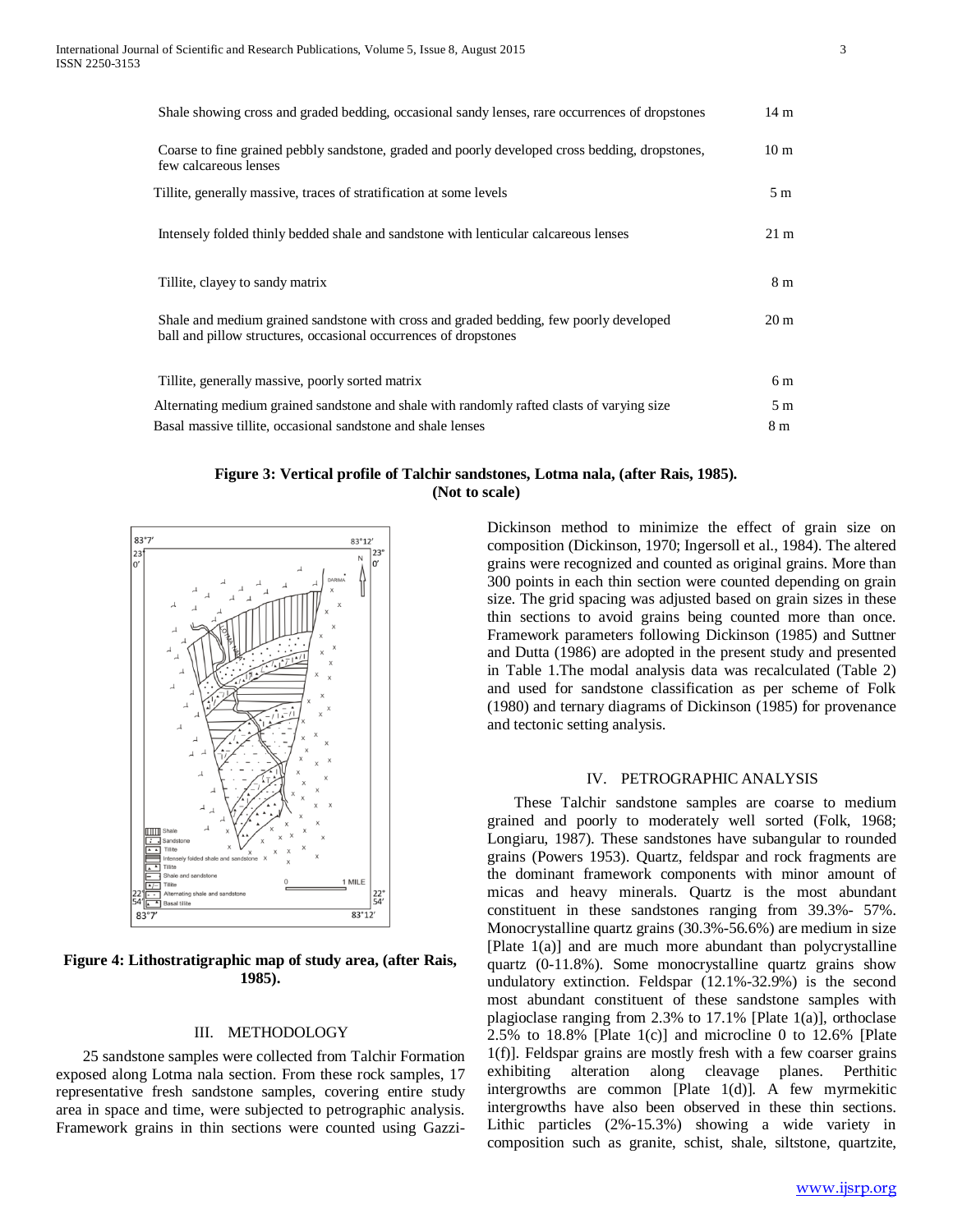phyllite and gneiss are present in these sandstones [Plate 1(e), (f), (g), (h)]. Small amount of mica is also noted with muscovite in the form of bended flakes. The heavy minerals observed in these Talchir sandstones are garnet, zircon, rutile, epidote and opaques. Matrix in the samples seems to be of primary origin which was transported and deposited with the detrital components. The samples show moderate degree of compaction as indicated by the presence of some long and sutured contacts in the thin sections, otherwise the grains are usually found scattered in the matrix.

 As per Folk's (1980) classification scheme, these Talchir sandstones are of arkose and lithic arkose types (Fig.5), thus pointing to their compositionally immature nature. High relief and rapid erosion gave rise to typical quartzofeldspathic arkosic sands. However, sandstones with larger number of lithic fragments indicate partial derivation from sedimentary or metamorphic rocks that partly covered the basement gneisses and granites (Dickinson and Suczek, 1979).

 Most of the sedimentary rock fragments of shale and siltstone, most probably derived from intrabasinal sources, were differentiated from extrabasinal components and were excluded from modal analysis data while plotting various ternary plots which would otherwise give erroneous results (Dickinson, 1985; Zuffa, 1985).

## **Table 1. Framework grain parameters of sandstones used in this study, (after Dickinson, 1985 and Suttner and Dutta, 1986).**

## **QFR**

| Q<br>Total quartzose grains $(Qm + Qp)$ |  |  |  |
|-----------------------------------------|--|--|--|
|-----------------------------------------|--|--|--|

- F Total feldspar grains  $(P + K)$
- R Total rock fragments and chert

## **QtFL**

| Qt |  | Total quartz grains $(Qm + Qp)$ |  |
|----|--|---------------------------------|--|
|    |  |                                 |  |

- F Total feldspar grains  $(P + K)$
- L Total unstable lithic fragments

## **QmFLt**

Qm Monocrystalline quartz grains



Lt Total lithic fragments

# **QmPK**

Qm Monocrystalline quartz grains

- P Plagioclase feldspar grains
- K K-feldspar grains

## **Qp/F+R vs Qt/F+R**

- Qt Total quartz grains  $(Qm + Qp)$
- Qp Polycrystalline quartz grains
- F Total feldspar grains  $(P + K)$
- R Total rock fragments



Figure 5. QFR Ternary Diagram for Sandstone Classification of Talchir sandstone, Lotma nala, (after Folk, 1980).

## **Table 2: Recalculated Compositions of Talchir Sandstones, Lotma nala**

|                 | <b>QFR</b> |      |      | <b>QtFL</b> |      |               | OmFLt |              |             | OmPK |              |      |            |           |
|-----------------|------------|------|------|-------------|------|---------------|-------|--------------|-------------|------|--------------|------|------------|-----------|
| Sample          | Q          | F    | R    | Qt          | F    | L             | Qm    | $\mathbf{F}$ | $_{\rm Lt}$ | Qm   | $\mathbf{P}$ | K    | $Qp/(F+R)$ | $Qt(F+R)$ |
| L <sub>01</sub> | 70.0       | 21.4 | 8.6  | 70.0        | 21.4 | 8.6           | 67.1  | 21.4         | 11.4        | 75.8 | 12.9         | 11.3 | 0.1        | 2.3       |
| L <sub>02</sub> | 55.4       | 29.2 | 15.4 | 55.4        | 29.2 | 15.4          | 50.8  | 29.2         | 20.0        | 63.5 | 9.6          | 26.9 | 0.1        | 1.2       |
| L <sub>03</sub> | 60.9       | 26.1 | 13.0 | 60.9        | 26.1 | 13.0          | 56.5  | 26.1         | 17.4        | 68.4 | 7.0          | 24.6 | 0.1        | 1.6       |
| L1              | 70.7       | 28.9 | 0.4  | 70.7        | 28.9 | $0.4^{\circ}$ | 69.2  | 28.9         | 1.9         | 70.5 | 7.8          | 21.7 | 0.1        | 2.4       |
| L10             | 54.2       | 42.4 | 3.4  | 54.2        | 42.4 | 3.4           | 39.0  | 42.4         | 18.6        | 47.9 | 22.9         | 29.2 | 0.3        | 1.2       |
| L11             | 54.3       | 34.3 | 11.4 | 58.6        | 34.3 | 7.1           | 48.6  | 34.3         | 12.9        | 58.6 | 8.6          | 32.8 | 0.1        | 1.2       |
| L14             | 61.4       | 31.8 | 6.8  | 61.4        | 31.8 | 6.8           | 56.8  | 31.8         | 11.4        | 64.1 | 10.3         | 25.6 | 0.1        | 1.6       |
| L15             | 60.3       | 34.9 | 4.8  | 60.3        | 34.9 | 4.8           | 55.6  | 34.9         | 9.5         | 61.4 | 24.6         | 14.0 | 0.1        | 1.5       |
| L16             | 73.3       | 17.1 | 9.6  | 73.3        | 17.1 | 9.6           | 65.8  | 17.1         | 17.1        | 79.3 | 5.0          | 15.7 | 0.3        | 2.7       |
| L17             | 72.7       | 18.0 | 9.3  | 72.7        | 18.0 | 9.3           | 65.3  | 18.0         | 16.7        | 78.4 | 4.0          | 17.6 | 0.3        | 2.7       |
| L19             | 68.5       | 27.8 | 3.7  | 68.5        | 27.8 | 3.7           | 68.5  | 27.8         | 3.7         | 71.2 | 5.8          | 23.1 | 0.0        | 2.2       |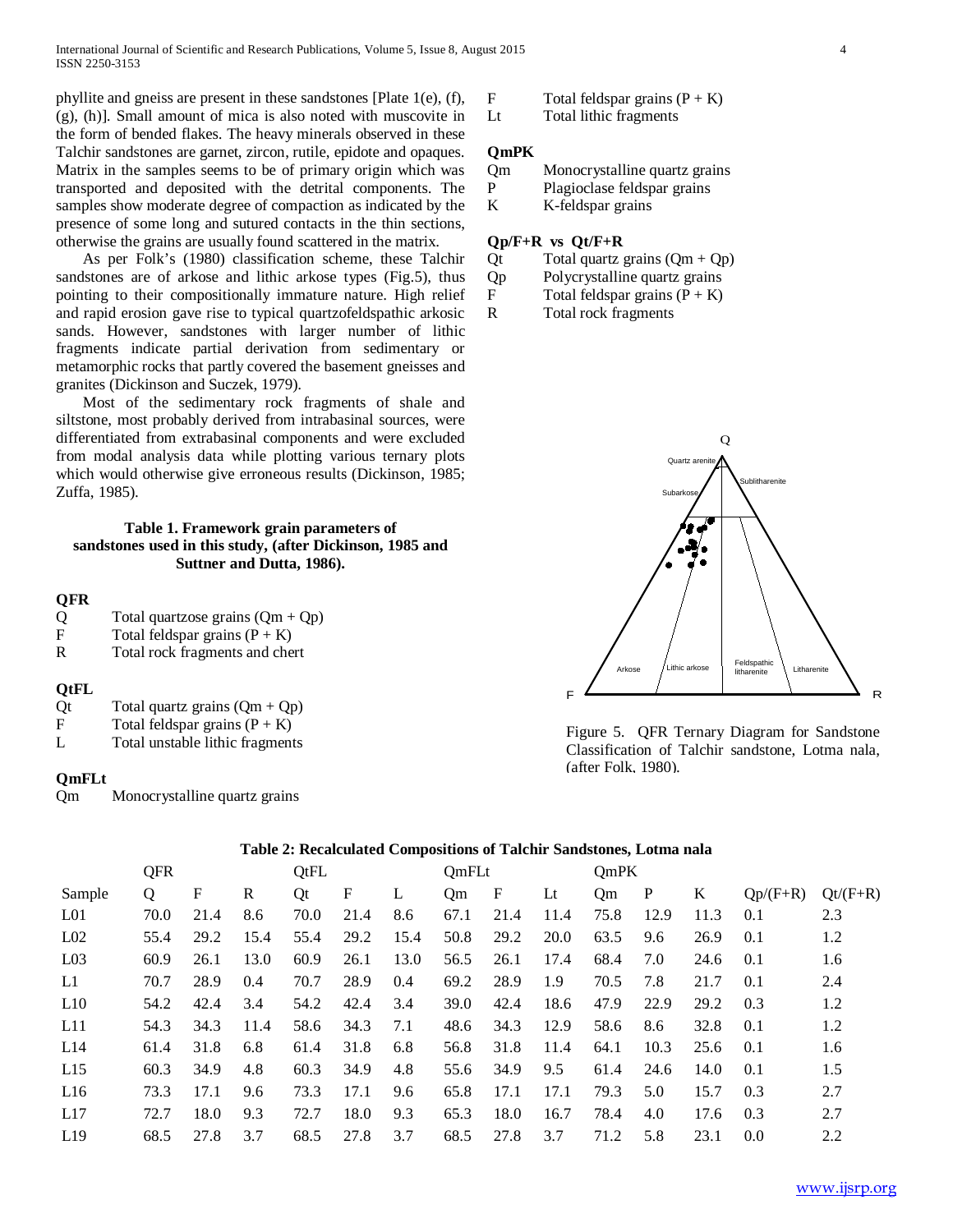| 1.8<br>24.2 0.0           |
|---------------------------|
| $1.6^{\circ}$<br>24.6 0.2 |
| 1.4<br>0.2                |
| 1.2<br>0.1                |
| 2.4<br>(0.0)              |
| 2.2<br>0.2                |
|                           |

## V. DISCUSSION

## **1. Source Area Lithology**

 Monocrystalline quartz grains with straight to slightly undulose extinction noted in these thin sections indicate granitic source (Pettijohn, 1987). Presence of a few undulatory quartz grains suggests metamorphic source. Polycrystalline quartz with equidimensional subgrains having straight boundaries indicate derivation from gneissic and other highly metamorphosed rocks. Whereas the elongated grains with sutured boundaries are suggestive of a metamorphic source, most probably schistose (Folk, 1980; Blatt, 1967). Overall quartz in the studied samples suggest granitic, schistose and gneissic provenance.

 High abundance of feldspars in these samples suggests derivation from crystalline rocks (Folk, 1980). Abundance of K feldspar is indicative of derivation of these clastics from acid igneous rocks like granite and/or gneiss (Basu, 1975; Ghosh, 2000). Source for plagioclase in these thin sections may probably have been low grade metamorphic rocks (Krainer and Spotl, 1989). Presence of perthitic and myrmekitic intergrowths suggest derivation from an igneous source, however, perthite grains were most probably derived from granites (Folk 1980).

 The lithic clasts, being an unambiguous indicator of the provenance, point towards a mixed source comprising of felsic plutonic, sedimentary, metasedimentary and metamorphic rocks. Presence of zircon and rutile also support an acid igneous source (Pettijohn, et al., 1987). Presence of mica indicates derivation from low grade metamorphic rocks like quartzite, schist, gneiss and granite (Ghazi, 2009).

 The Precambrian basement, apart from being a source of granitic and gneissic rocks, was also a source for a variety of sedimentary, metasedimentary and metamorphic rocks depending upon the depth to which the source terrain was dissected and exposed.

 Overall the petrographic study suggests a provenance with a mixture of acid igneous, sedimentary, metasedimentary and metamorphic rocks for these sandstones.

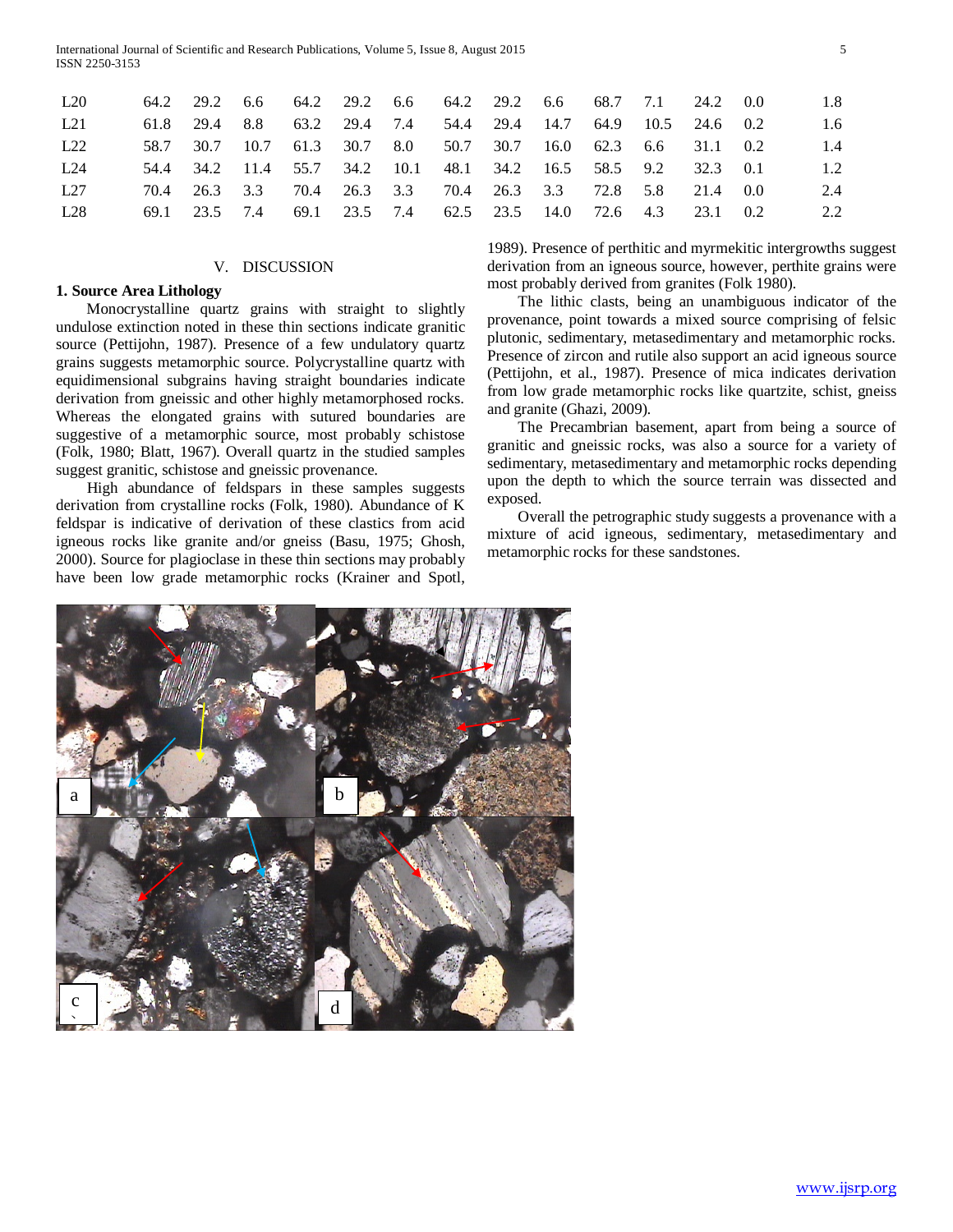

**Plate 1 : Photomicrographs (5X) of sandstones of Talchir Formation, Lotma nala, showing: Monocrystalline quartz (yellow arrow), Plagioclase (red arrow), Microcline (blue arrow) b) Altered feldspar c) Orthoclase (red arrow), Chert grain with inclusion of quartz (blue arrow) d) Perthite e) Biotite (red arrow), Pelitic rock fragment (blue arrow) f) Microcline (red arrow), Schist rock fragment (blue arrow) g) Siltstone rock fragment h) Granite rock fragment**

### **2. Tectonic Setting**

 Tectonic setting conditions are deduced based on the assumption that sandstones derived from similar tectonic settings have similar chemical compositions (Dickinson, 1985). Effect of tectonic setting on detrital mineralogy has been shown quite early by Krynine (1943) and since then has undergone many modifications (Bhatia, 1983; Johnson, 1993; Seiver, 1979). Various ternary diagrams (Dickinson and Suczek, 1979; Ingersoll and Suczek, 1979; Dickinson, 1985) are used to establish relationship between detrital mineralogy and tectonic setting.

In QtFL plot (Dickinson, 1985) the sandstones of the study area fall in transitional continental region of continental block provenance field (Fig.6). This indicates derivation of the detritus from areas transitional between craton interiors and basement uplift blocks. Craton interiors are shield areas of low lying granitic and gneissic exposures which on erosion yield quartzose sands whereas fault bounded basement uplifts shed arkosic sands into adjacent basins. These sediments have compositions intermediate between craton derived pure quartzose sand and uplifted basement derived arkosic sands. Some of the samples also fall in recycled orogen provenance field. This may be due to derivation of the detritus from poorly exposed uplifted basement which resembles the detritus derived from recycled orogen (Mack, 1984). In QmFLt plot (Dickinson, 1985) also, most of the samples fall in transitional continental region with some samples also plotting in mixed and basement uplift fields (Fig. 7). In QmPK diagram (Dickinson, 1985) samples plot close to quartzose end indicating increasing maturity or stability for

detritus derived from continental block provenance (Fig.8). Angular grains of detrital components, including the majority of heavy minerals and textural and mineralogical immaturity, indicate that the sediments were mostly of first cycle origin. Abundance of unaltered feldpars and lithics in these sandstones also support the idea of derivation from a source of moderate to high relief and rapid erosion and deposition in nearby basins with negligible reworking. The feldspar rich arkosic lithology of these sandstones is typical of local or residual deposits derived from granitic basement rocks (Pettijohn et al., 1972; Schwab, 1981; Miall, 1984). Overall gradual decrease in immaturity and size of grains up the stratigraphic section indicates peneplanation of uplifted basement with time.

 Paleocurrent analysis, as carried out by Rais (1985), suggests a source terrain to the south-east of the study area. The drainage was directed dominantly from south-east to north-west. Chhotanagpur highlands including Ranchi and Mainpat plateaus to the south-east of the study area might have provided detritus for the Talchir sandstones of the basin with minor contribution from locally exposed sedimentary rocks.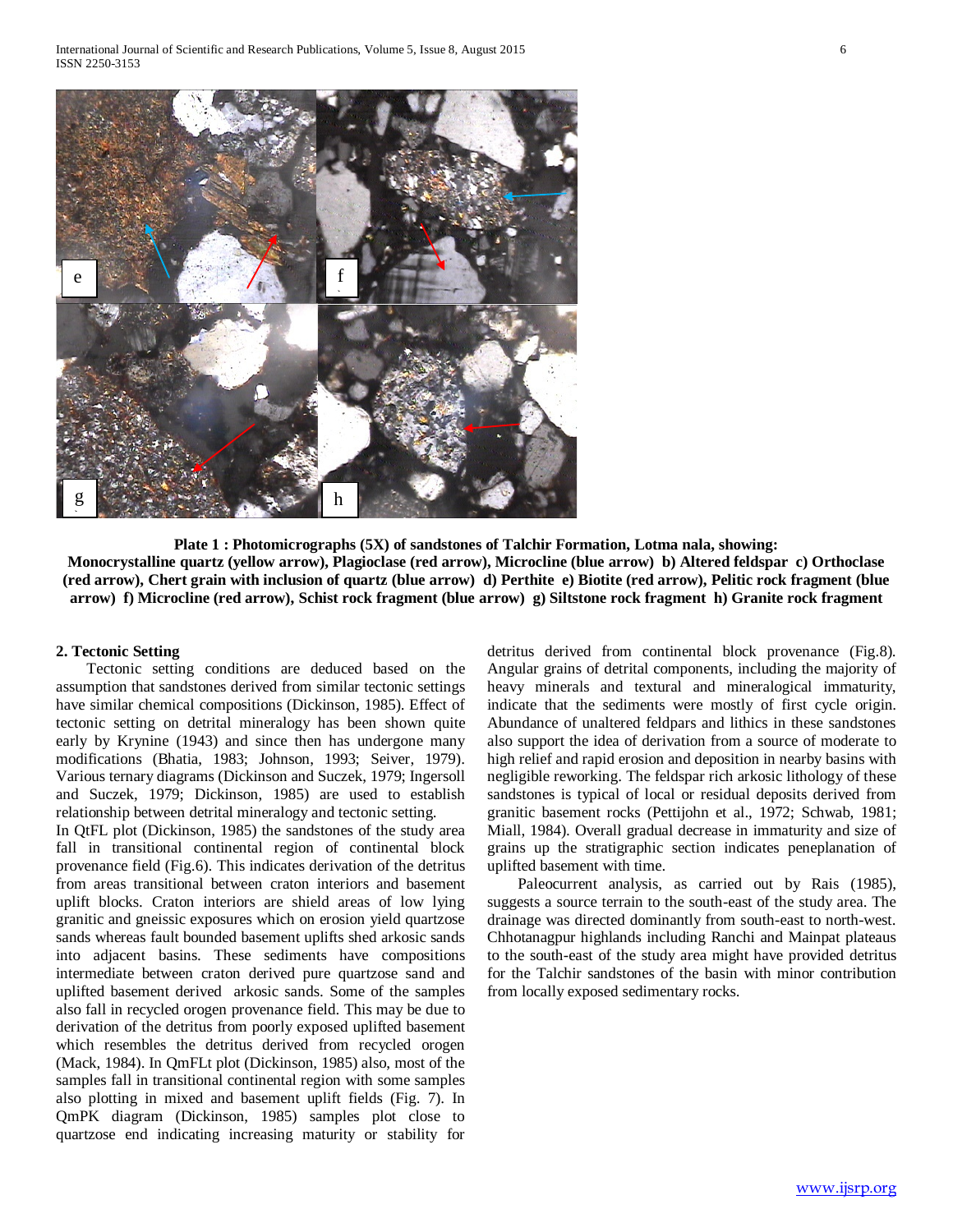

**Figure 6. QtFL Provenance Field Ternary Diagram for Sandstone Classification of Talchir sandstone, Lotma nala, (after Dickinson, 1985).**



**Figure 7. QmFLt Provenance Field Ternary Diagram for Sandstone Classification of Talchir sandstone, Lotma nala, (after Dickinson 1985).**



**Figure 8. QmPK Provenance Field Ternary Diagram for Sandstone Classification of Talchir sandstone, Lotma nala, (after Dickinson, 1985).**

#### **3. Paleoclimate**

 Although tectonics is the dominant factor affecting framework mineralogy but climate also plays a significant role (Suttner and Dutta, 1986) and the climatic signatures are well preserved in the deposited sediments. Low values of

compositional maturity index, as given by Qt/F+R and Qp/F+R ratios, show that these sandstones are compositionally immature. A bivariant log-log plot of Qt/F+R and Qp/F+R of Suttner and Dutta (1986) shows that the sandstone samples of the study area fall in the semi humid region of the diagram (Fig.9).

On this basis it can be suggested that the sandstones of Talchir Formation of the investigated area were deposited in cold, semi humid climatic conditions. With the movement of the Indian subcontinent towards the equator, climatic conditions changed to temperate and more humid type in the overlying Formation.



**Figure 9. Bivariant log-log plot of Qt/F+R and Qp/F+R for Talchir sandstone, Lotma nala, (after Suttner and Dutta, 1986).**

#### VI. CONCLUSION

 The following conclusions can be drawn from the petrological study of Talchir sandstones of Lotma nala section:

 1. Major framework mineral composition of the Talchir sandstones indicates that the sediments derived their detritus from transitional continental region of continental block provenance.

 2. High relief and rapid erosion resulted in formation of texturally and mineralogically immature sandstones which have been classified as arkose and lithic arkose types.

 3. Modal analysis data indicates that the detritus was derived from acid igneous (granite), metamorphic, meta-sedimentary (gneiss, schist, phyllite, quartzite) and sedimentary rocks (shale, siltsone).

 4. The provenance for the studied sandstones is Precambrian basement located to the south-east of the study area which is probably Chhotanagpur and Mainpat highlands.

## ACKNOWLEDGMENT

 The authors are thankful to Prof. Rahimullah Khan, Chairman, Department of Geology and Prof. A.H.M. Ahmad, Incharge, Sedimentology Laboratory for providing facilities for this work. Authors are also grateful to Dr. M. Masroor Alam, Associate Professor, Department of Civil Engineering, A.M.U., Aligarh for his help. The corresponding author, Sarah Khatoon,